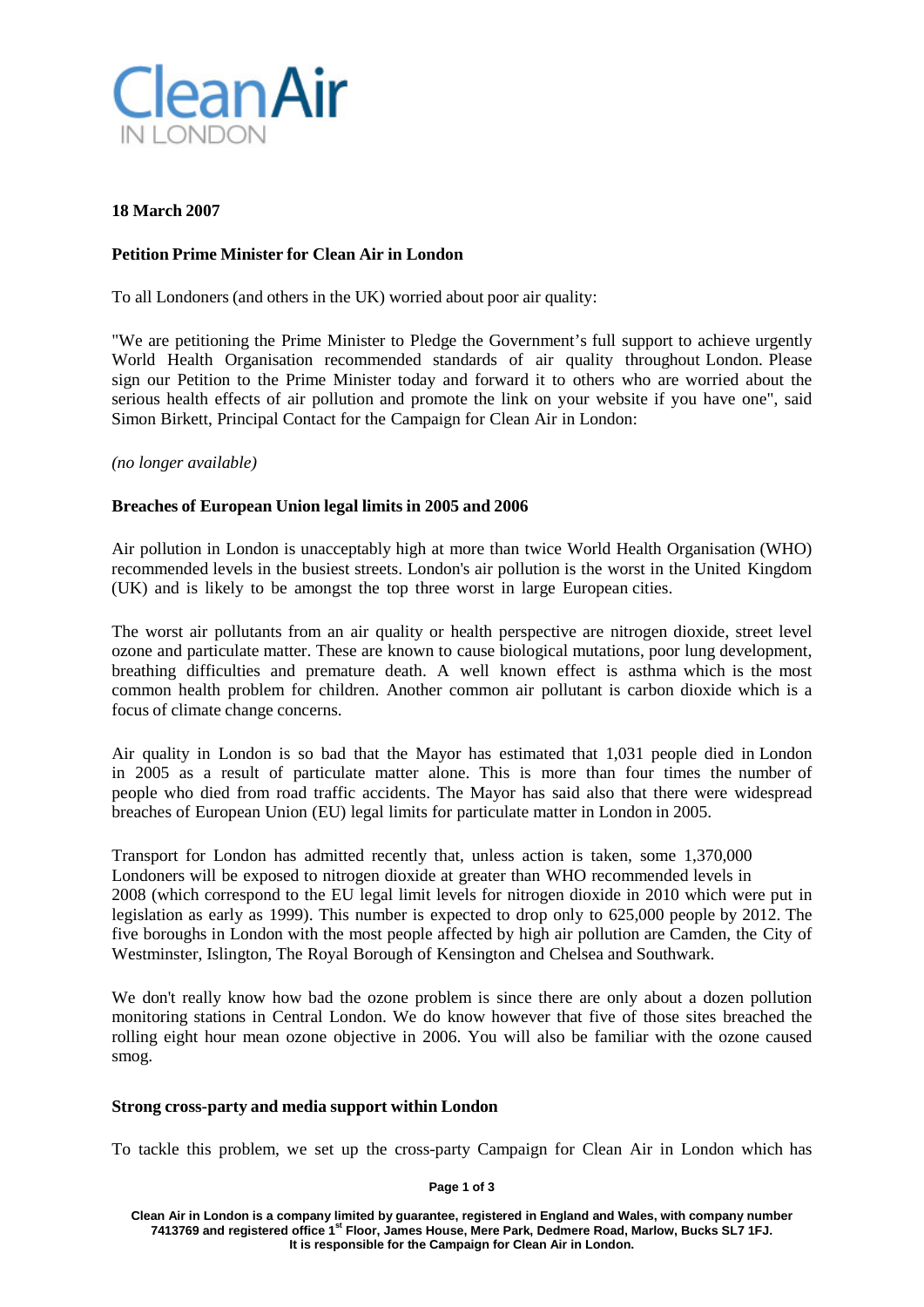

only one aim which is to achieve urgently WHO recommended standards of air quality throughout London (and the rest of the UK). The Campaign has received support from the Mayor of London personally, politicians from the four main political parties as well as leading business and community groups representing virtually all of Central London. Supporters include the Central London Partnership and London First. The first politician to support the Campaign was Sian Berry, the Green Party's candidate for Mayor in 2008. Our Campaign website address is:

## <http://cleanairinlondon.org/>

We have already received valuable media coverage of our Campaign from the BBC, the Evening Standard, the Observer/Guardian, thelondonpaper and This is Local London. We hope others will support us.

We are pleased to have gained our first national support recently from the National Society for Clean Air and Environmental Protection and the Alliance Against Urban 4x4s.

## **The UK Government needs to play its part**

Despite such strong support, London cannot solve the air pollution problem alone. Londoners therefore need to come together on this important issue and press the UK Government to play its part.

Together, we need to press the UK Government to: adopt a Climate Change Bill that treats air pollution holistically (or else diesel engines will be favoured over petrol because they produce 20% less carbon dioxide despite producing three times the amount of emissions of particulate matter and nitrogen oxides); ensure that there is a robust legal framework in the EU and the UK so that a consistent approach will be taken to air quality; publish an Air Quality Strategy that makes clear how and when Air Quality Objectives will be achieved; set incentives and taxes that will change peoples' behaviour; and approve technical and testing standards for the abatement of nitrogen oxides from older vehicles of all sorts that might otherwise be charged heavily for entering Central London.

## **Petition the Prime Minister**

As a start, we wrote to the Prime Minster shortly before Christmas asking him to Pledge his support for the Campaign for Clean Air in London.

Disappointed after having received an acknowledgement but no reply after two months, we submitted a petition to the Prime Minister's website asking him to Pledge not just his support but the full support of the Government to achieve urgently WHO recommended standards of air quality throughout London (and the rest of the UK).

After 17 days without any response (compared to the target maximum of five working days), our Petition was finally published:

*(no longer available)*

We urge you to sign the Petition so that the Government knows that Londoners are no longer willing

#### **Page 2 of 3**

**Clean Air in London is a company limited by guarantee, registered in England and Wales, with company number 7413769 and registered office 1st Floor, James House, Mere Park, Dedmere Road, Marlow, Bucks SL7 1FJ. It is responsible for the Campaign for Clean Air in London.**